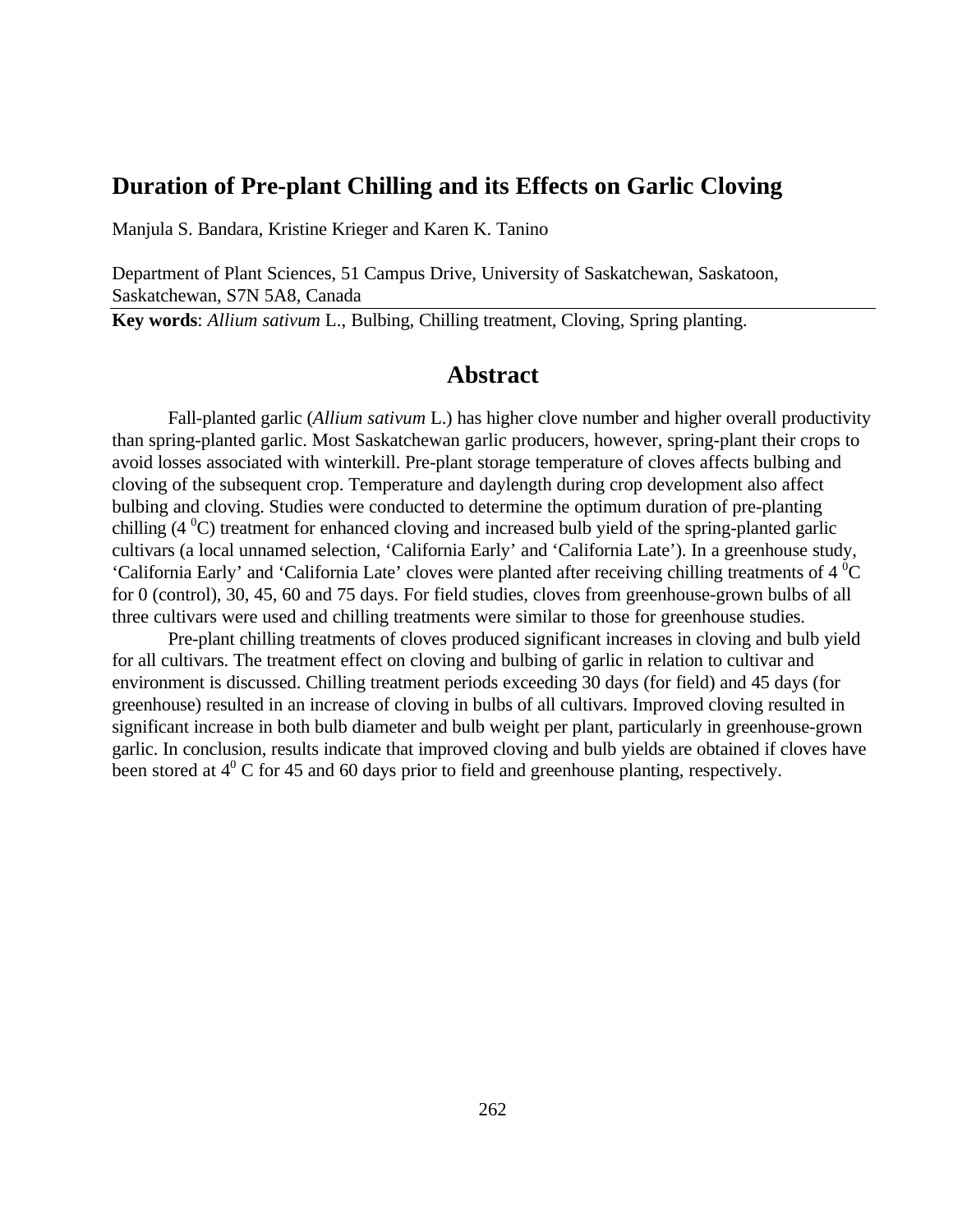### **Introduction**

Garlic (*Allium sativum* L.) is a well-known spice with antibacterial, and antiseptic properties that has been used world-wide since ancient times in folk medicine for the treatments of infectious diseases and for the prevention of stroke and atherosclerosis (Sendl 1995). The main edible parts of garlic are the bulbs, commonly known as "cloves", which develop from axillary buds of the foliage leaves (Rahim and Fordham 1988). Garlic production on the Canadian Prairies is limited, yet there is strong local demand for garlic for fresh market and processing use (Waterer and Schmitz 1994). Garlic is exclusively vegetatively propagated using cloves because of its sterility (Novak 1990; Sendl 1995). The bulbing and cloving in garlic are influenced by daylength and the temperature to which the dormant cloves or growing plants are exposed before bulbing begins. In general, low initial temperatures followed by long days are essential for the formation of bulbs (Kolev 1962). The chilling requirement of garlic is generally fulfilled by overwintering in the field, but is limited in western Canada due to losses associated with extreme low winter temperatures. Spring planting therefore, is a popular practice among garlic growers in Saskatchewan. Most garlic growers use their own garlic as planting material, after storing at low temperatures (0-3 $^{\circ}$ C) for several months (Nyirfa 1999). Some growers, however, purchase from various sources where the bulbs may not have been properly stored and therefore have not adequately satisfied their chilling requirements. Consequently, the crop produces a higher percentage of poorly cloved and uncloved garlic bulbs known as "rounds".

The chilling requirement for improved bulbing in garlic can be supplemented by artificial low temperature treatment of bulbs (Siddique and Rabbani 1985). Jones and Mann (1963) reported that exposure of dormant cloves or young plants to temperatures between 0 and 10  $^{\circ}$ C for 1 to 2 months hastens bulbing and those never exposed to temperatures below 20 $\mathrm{^0C}$  failed to form bulbs and cloves. Siddique and Rabbani (1985) reported that treatment of mother bulbs at  $6\degree$ C for 50 days before planting increased the bulb size and bulb yield of garlic, particularly when the crop was planted late in the season. Information on pre-plant chilling requirement for improved cloving and higher bulb yield of spring-planted garlic cultivars grown in Saskatchewan is lacking. The present study therefore examined the minimum and optimum periods of chilling treatment  $(4<sup>0</sup>C)$  required for improved cloving of garlic under greenhouse and field conditions in Saskatchewan.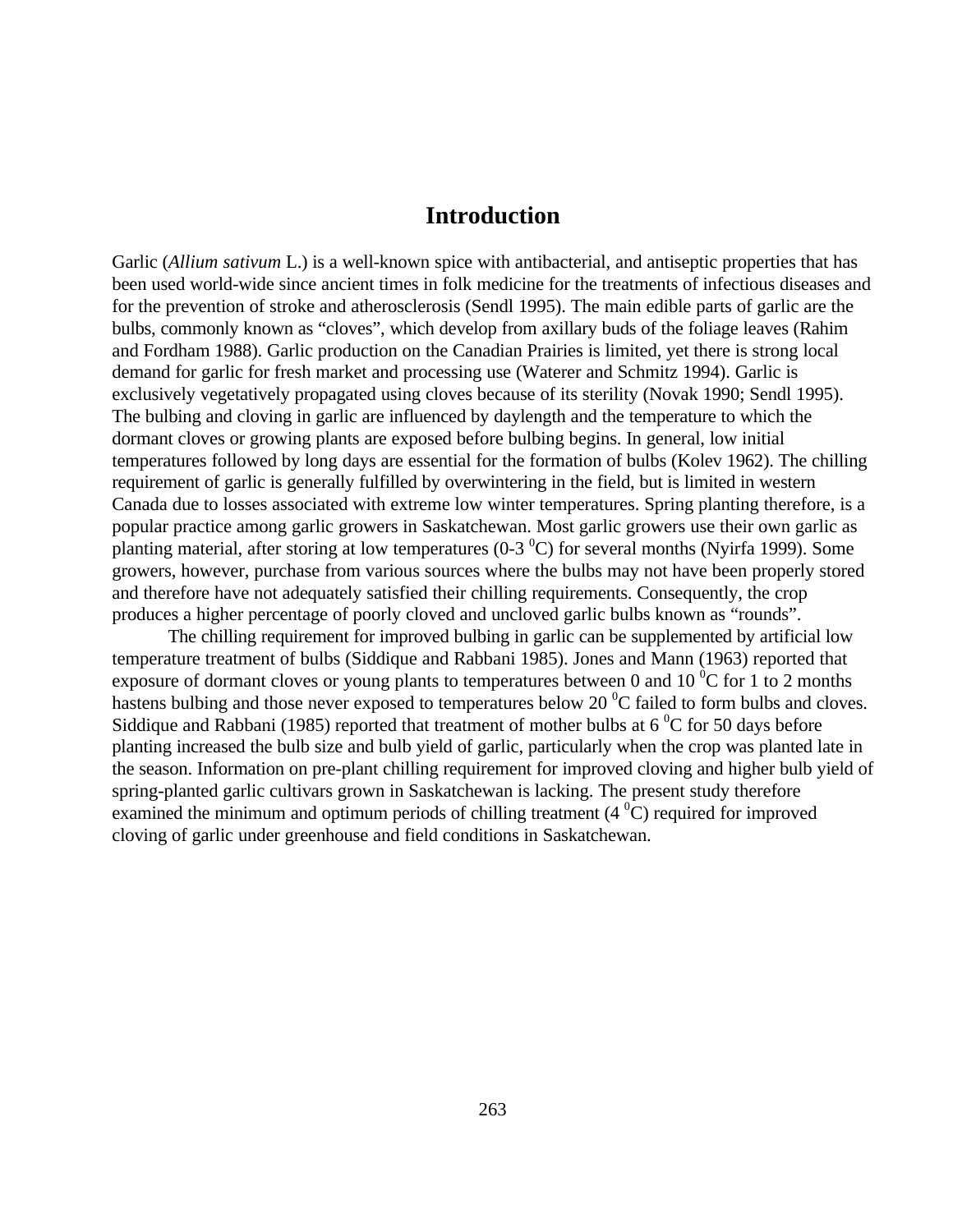# **Materials and Methods**

### **Greenhouse Studies**

This study was conducted using greenhouse-produced bulbs of two garlic cultivars, 'California Early' and 'California Late' which had not been stored at low temperatures prior to treatment. The garlic bulbs were cured at room temperature (22 $\pm$ 2<sup>0</sup>C) for about two weeks following harvest and then were placed at 20  $^{\circ}$ C, 70% RH until subject to chilling (low temperature) treatment. Garlic bulb samples containing about 50 sound cloves were periodically removed and placed at  $4\degree$ C, 70% RH such that different samples would receive 30, 45, 60 and 75 days of chilling treatments before planting in a greenhouse. Another sample of bulbs stored continuously at 20  $^{\circ}$ C, 70% RH was also planted to serve as the untreated control. Both treated and untreated cloves were planted in 500-mL pots filled with topsoil and Sunshine No.4, an artificial growing medium (1:1). The crop was grown in a greenhouse at  $22\pm 2~^0C/16\pm 2~^0C$  (day/night) and a 16-h daylength with 600-700 µmol.m<sup>-2</sup>.s<sup>-1</sup> light intensity. Plants were fertilized once weekly with 20:20:20 (N: P: K) fertilizer mixture at 250 mg L at 50 mL per pot commencing the third week of planting. Each treatment consisted of ten replicates and each replicate consisted of four plants. Depending upon the cultivar, garlic bulbs were harvested about 105 to 120 days after planting, as the third leaf turned yellowish brown in color. The bulbs were cured at room temperature (22 $\pm$ 2<sup>0</sup>C) for about two weeks before evaluating the treatment effects on cloving and bulb yield.

#### **Field Studies**

Field studies were established in mid May of 1996 and 1997 at the Horticulture Field Research Plots in Saskatoon, SK, Canada (52<sup>0</sup> 9' N LAT., 106<sup>0</sup> 515 m elevation) on a Sutherland series clay soil, pH 7.1, with an EC<1.0 dS  $m^{-1}$ . Fertilizer was broadcast and incorporated prior to planting to bring soil fertility to 80 kg ha<sup>-1</sup> N, 75 kg and ha<sup>-1</sup> P<sub>2</sub>0<sub>5</sub>. In both test years, the soils of the study sites were abundant in K (>350 kg ha<sup>-1</sup> K<sub>2</sub>0). Greenhouse-produced bulbs of three garlic cultivars; a local unnamed selection, 'California Early' and 'California Late' which had not been stored at low temperatures prior to treatment were used as planting material for these studies. Garlic bulbs were exposed to different chilling treatment periods as described for greenhouse studies. The bulbs were cracked by hand immediately prior to planting, with sound cloves of each treatment were hand planted, 5-cm deep, with 10-cm within a row and 30 cm between row spacing. Rainfall was supplemented by irrigation. Weeds were controlled by mechanical and hand weedings. Each treatment consisted of three 2.4-m rows with 5 replicates in each year. The treatments were assigned in a randomized complete block design. Crop maturity was cultivar-dependent. In 1996, 'California Early', 'California Late' and the local selection were harvested on the  $12<sup>th</sup>$ ,  $15<sup>th</sup>$  and  $22<sup>nd</sup>$  of August, respectively. In 1997, however, both 'California Early' and 'California Late' were harvested on the 12<sup>th</sup> of August and the local selection was harvested on the  $19<sup>th</sup>$  of August.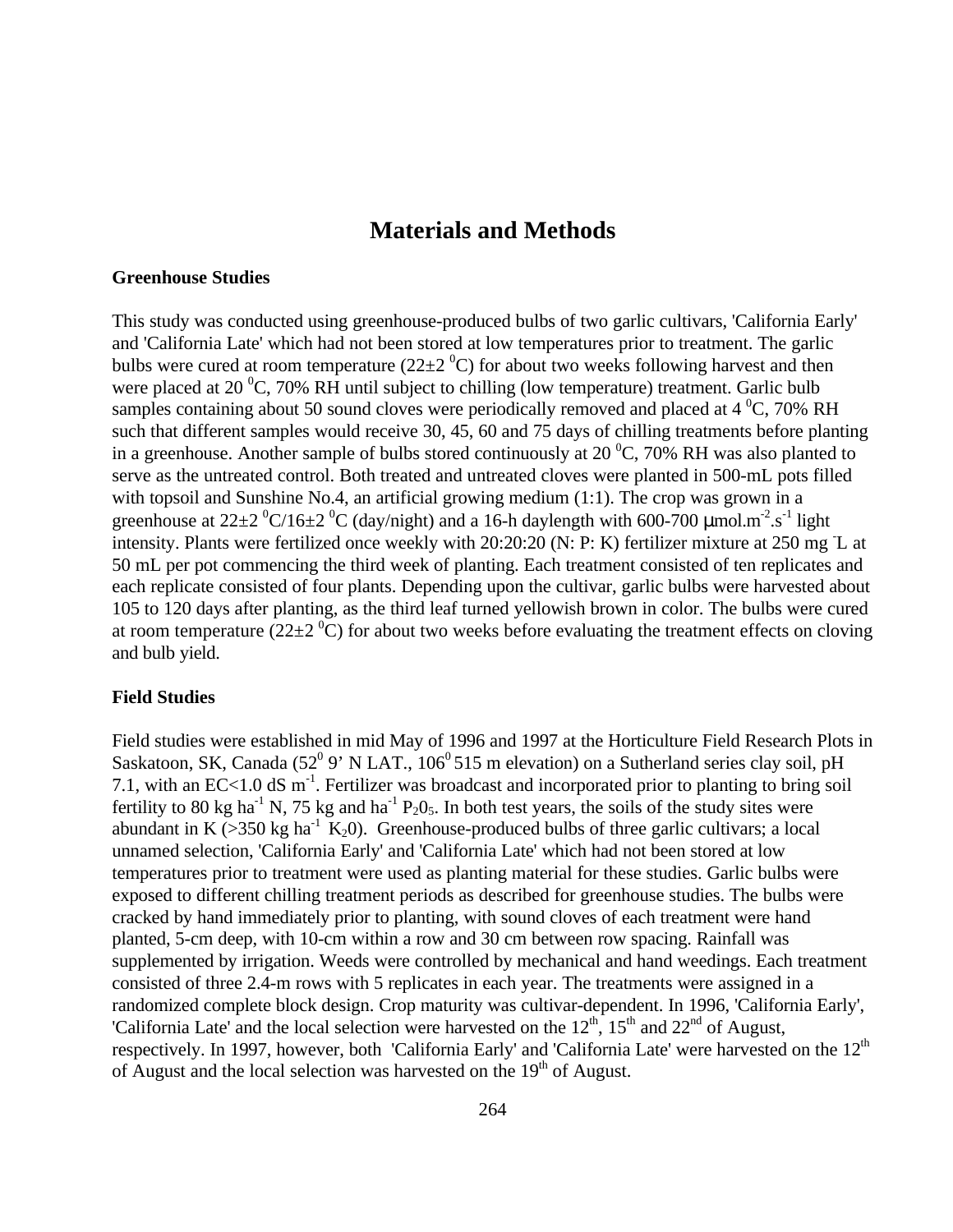#### **Data Collection and Statistical Analysis**

Treatment effect on cloving and bulb yield of garlic cultivars were evaluated by determining the number of cloves/bulb, mean clove weight, mean bulb diameter, bulb weight/plant using four randomly selected bulbs from each experimental unit of greenhouse and field studies. The bulb yields of different treatments of the field studies were determined by harvesting 2-m long middle rows after eliminating borders; bulb yield was expressed in  $kg m<sup>2</sup>$ . Data were subject to analysis of variance (ANOVA) with 2x5 (cultivar x chilling treatment period) factorial for the greenhouse study, and 3x5 (cultivar x chilling treatment period) factorial for the field studies in a randomized complete block design using Minitab Statistical Software (Minitab Inc. PA, USA). Error variances for most tested variables differed over the two test years, therefore the data for each year were analyzed separately (Gomez and Gomez 1984). Treatment means were tested for significance by performing group comparisons (i.e., California cultivars vs. local selection, and 'California Early' vs. 'California Late') for cultivars and trend analyses (linear, quadratic and cubic components) for chilling treatment period and cultivar x chilling period interactions (Tables 1, 2, and 3).

### **Results**

#### **Greenhouse Study**

Results revealed that on average, number of cloves/bulb, mean clove weight, and bulb weight of 'California Early' were comparable to those of 'California Late', but the bulb diameter of 'California Late' was significantly higher than that of 'California Early' (Table 1). The chilling treatment produced a marked impact on cloving and bulb yield of both cultivars (Table 1). On average, both linear and cubic components of the effect of chilling period were significant for clove number/bulb, bulb diameter and bulb weight of the garlic. Compared to the controls, those cloves receiving the chilling treatment for 45 days produced about a 3-fold increase in clove number/bulb in both cultivars, but further increase in the treatment period resulted in a marginal increase in clove number (Table 1). Increasing the treatment period resulted in quadratic and cubic change in the clove weight of garlic (Table 1). Of the plants raised from cloves, those receiving chilling treatment for 30 days produced about 1.4 times heavier cloves than the control, but further increase in the treatment period did not increase the clove weight in either cultivar (Table 1). The treatment effects on both bulb diameter and bulb weight followed a similar trend as for clove number. Of the plants raised from cloves, those receiving chilling treatment for 45 days produced about 1.5 times larger bulbs in diameter and over 3.5-fold increase in bulb weight compared to those of the respective controls (Table 1). However, further increase in the treatment period produced a plateau effect on the bulb size.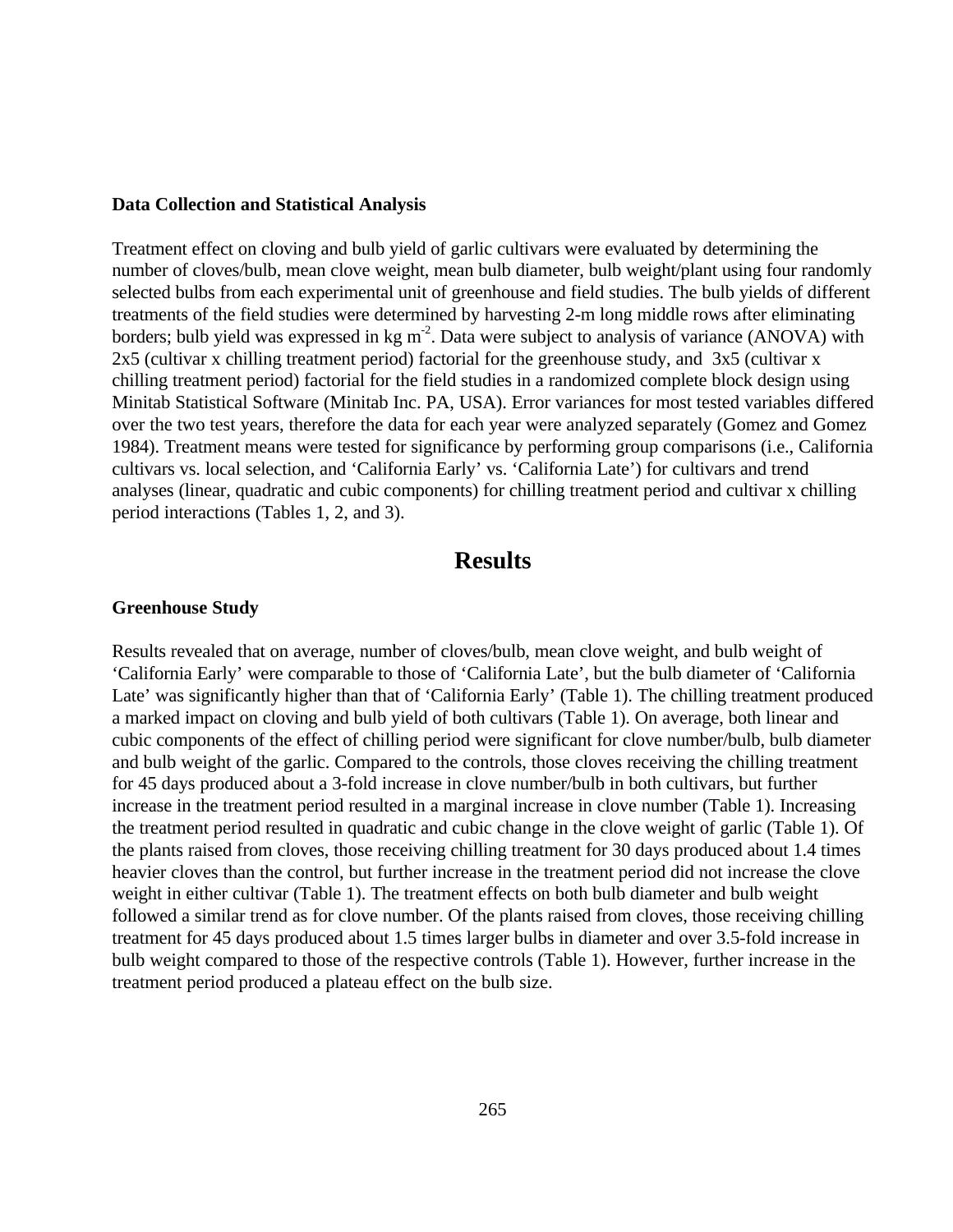#### **Field Studies**

On average, number of cloves/bulb, clove weight and bulb diameters of California cultivars ('California Early' and 'California Late') were comparable to those of the local selection, for both years (Tables 2 and 3). In 1997, however, the number of cloves/bulb and bulb diameter of 'California Late' were significantly higher than 'California Early' (Table 3). In 1996, the average bulb yield of California cultivars was comparable to that of the local selection (Table 2), but in 1997 the local selection produced significantly higher bulb yield than that of the California cultivars (Table 3).

Chilling treatment produced a significant influence on cloving and bulb yield of the garlic cultivars in both years (Tables 2 and 3). Both linear and cubic components of the average effect of chilling treatment period on clove number/bulb of garlic were significant in both years (Tables 2 and 3). On average, those plants raised from cloves that received chilling treatment for 30 and 45 days increased clove number/bulb by over 2- and 4-fold, respectively compared to the controls, but further increases in the treatment period had only a marginal effect on cloving (Tables 2 and 3). The quadratic and cubic components of the California cultivars ('California Early'+'California Late') vs. local selection x treatment period interaction for clove number were significant for both years (Tables 2 and 3). Furthermore, linear, quadratic and cubic components of the 'California Early' vs. 'California Late' x treatment period interaction for clove number were significant for both years (Tables 2 and 3). These results further suggest that cloving of garlic in response to chilling treatment is cultivar-specific. A 30 day chilling treatment considerably improved cloving in both 'California Late' and the local selection whereas 'California Early' required over 30 days (<45 days) of chilling for the same effect on cloving. Chilling treatments exceeding 45 days had no major influence on cloving of either cultivar.

Both linear and quadratic components of the average effect of chilling treatment period on clove weight were significant for both years (Tables 2 and 3). This was due mainly to a sharp reduction in clove weight of the 30-day chilling treatment, compared to the control. However, the linear and quadratic components of the California cultivars ('California Early' + 'California Late') vs. local selection x treatment period interaction for clove weight were significant only in 1996. Plants of the local selection and California cultivars ('California Early' + 'California Late') produced 34% and 41%, respectively, lighter cloves in response to 30-day chilling treatments, compared to the respective controls. Further increase in treatment period had no major influence on clove weight (Table 2). Furthermore, linear component of the 'California Early' vs. 'California Late' x treatment period interaction for clove weigh was significant for both years (Tables 2 and 3).

On average, increasing chilling treatment period resulted in a linear decrease in bulb diameter of garlic in 1996, but the treatment had no effect in 1997 (Tables 2 and 3). With a few exceptions, most components of the cultivar x treatment period interaction for bulb diameter were not significant for both years (Tables 2 and 3). However, quadratic and cubic components of the California cultivars vs. local selection x treatment period interaction for bulb diameter were significant only in 1997 (Table 3). On average, the bulb diameter of California cultivars was reduced as treatment periods exceeding 45 days, whereas for the local selection, treatment effect was inconsistent, although most chilling treatments reduced the bulb diameter (Table 3). Both linear and quadratic components of the average effect of the treatment period for bulb yield were significant for both years (Tables 2 and 3).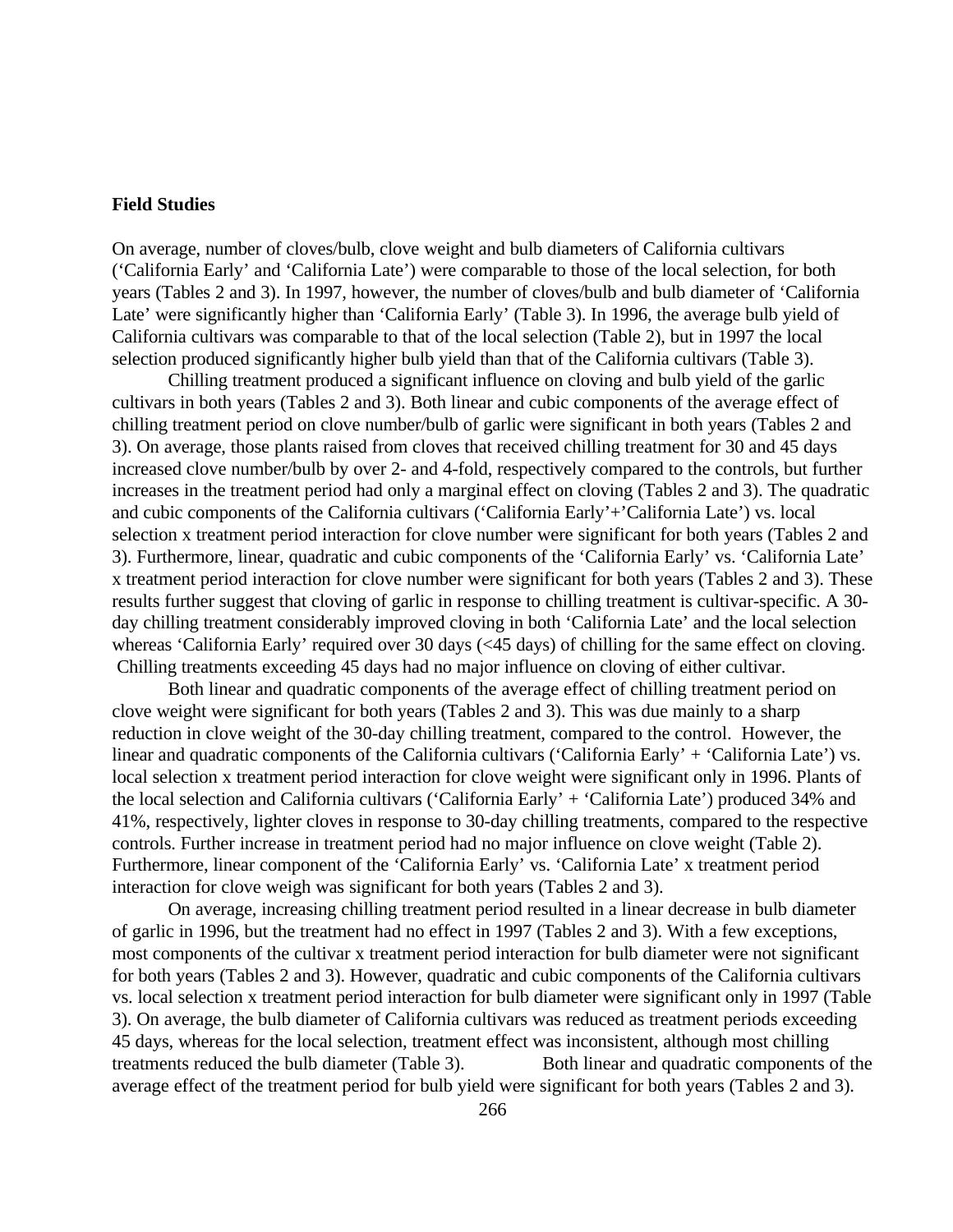This was due mainly to the fact that increasing the chilling treatment period up to 45 days resulted in a consistent increase in bulb yield followed by a yield reduction due to further increase in treatment period. However, the linear and quadratic components of California cultivars vs. local selection x treatment period interaction for bulb yield was significant for both years and in addition, the cubic component of the interaction was also significant in 1996 (Tables 2 and 3). These results indicate that increasing treatment period up to 45 days resulted in a consistent increase in bulb yield in California cultivars followed by a slight yield reduction with further increase in treatment period. For the local selection, however, bulb yield increase occurred as a result of 30–day chilling period and further increase in the treatment period, but had no impact on bulb yield.

# **Conclusions**

 1. Pre-plant chilling treatment produced a significant impact on cloving in all garlic cultivars used in this study.

- 2. Treatment effects were cultivar-specific.
- 3. For improved cloving, California Early required a longer chilling period than other cultivars.
- 4. Field conditions partially satisfied the chilling requirements for cloving of garlic.
- 5. The optimum chilling period for field-grown garlic is 45 days and for greenhouse- grown is 60 days.
- 6. Bulbing and cloving are two different development processes in garlic.
- 7. Further studies are required to elucidate the factors affecting these two development processes.

# **Acknowledgements**

We acknowledge, with thanks, the financial support by Saskatchewan Agriculture Development Fund through Grant ADF-94000236. We grateful to Gloria Gingera and Brian Baldwin of the Department of Plant Sciences for their outstanding support.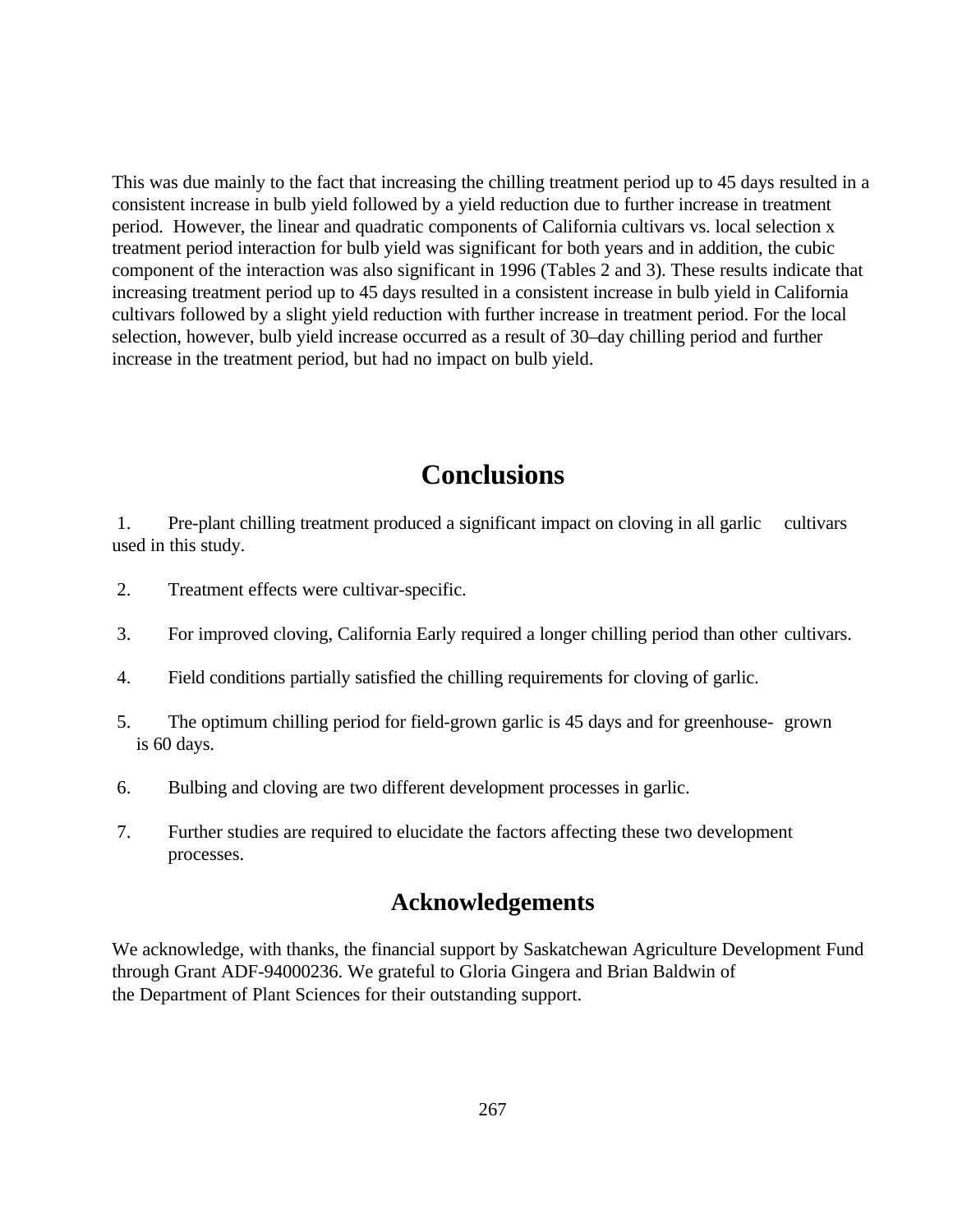# **References**

1. Gomez, K. A. and Gomez, A. A. 1984. Statistical procedures for agricultural research. 2nd ed. John Wiley and Sons. New York. NY. 680 pp.

2. Jones, H.A. and Mann, L. K. 1963. Onions and their allies. Leonard Hill (Brooks). London. 210- 229 pp.

3. Kolev, N. 1962. The effect of storage temperature and photoperiod on the growth and reproductive capacity of garlic (*Allium sativum* L.) Proc. 16th Int. Hort. Congre., Brussels. 135 pp.

4. Nairfa, A. 1999. Personal communication. Box 5, Wakaw. Saskatchewan. S0K 3P0, Canada.

5. Novak, F. J. 1990. *Allium* tissue culture. Pages 233-250 *in* H. D. Rabinowitch and J. L. Brewster. Eds. Onions and allied crops. CRC. Vol. 1. CRC Press, Boca Raton, Florida.

6. Rahim, M. A. and Fordham, R. 1988. Effect of storage temperature on the initiation and development of garlic cloves (*Allium sativum* L.). Scientia Hort. 37: 25-38.

7. Sendl, A. 1995. *Allium sativum* and *Allium ursinum*: Part 1. Chemistry, analysis, history, botany. Phytomedicine. 4: 323-339.

8. Siddique, M. A. and Rabbani, M.G. 1985. Growth and bulbing of garlic in response to low temperature treatment of bulb and planting date. Bangladesh J. Bot. 14: 41-46.

9. Waterer, D and Schmitz, D. 1994. Influence of variety and cultural practices on garlic yields in Saskatchewan. Can. J. Plant Sci. 74: 611-614.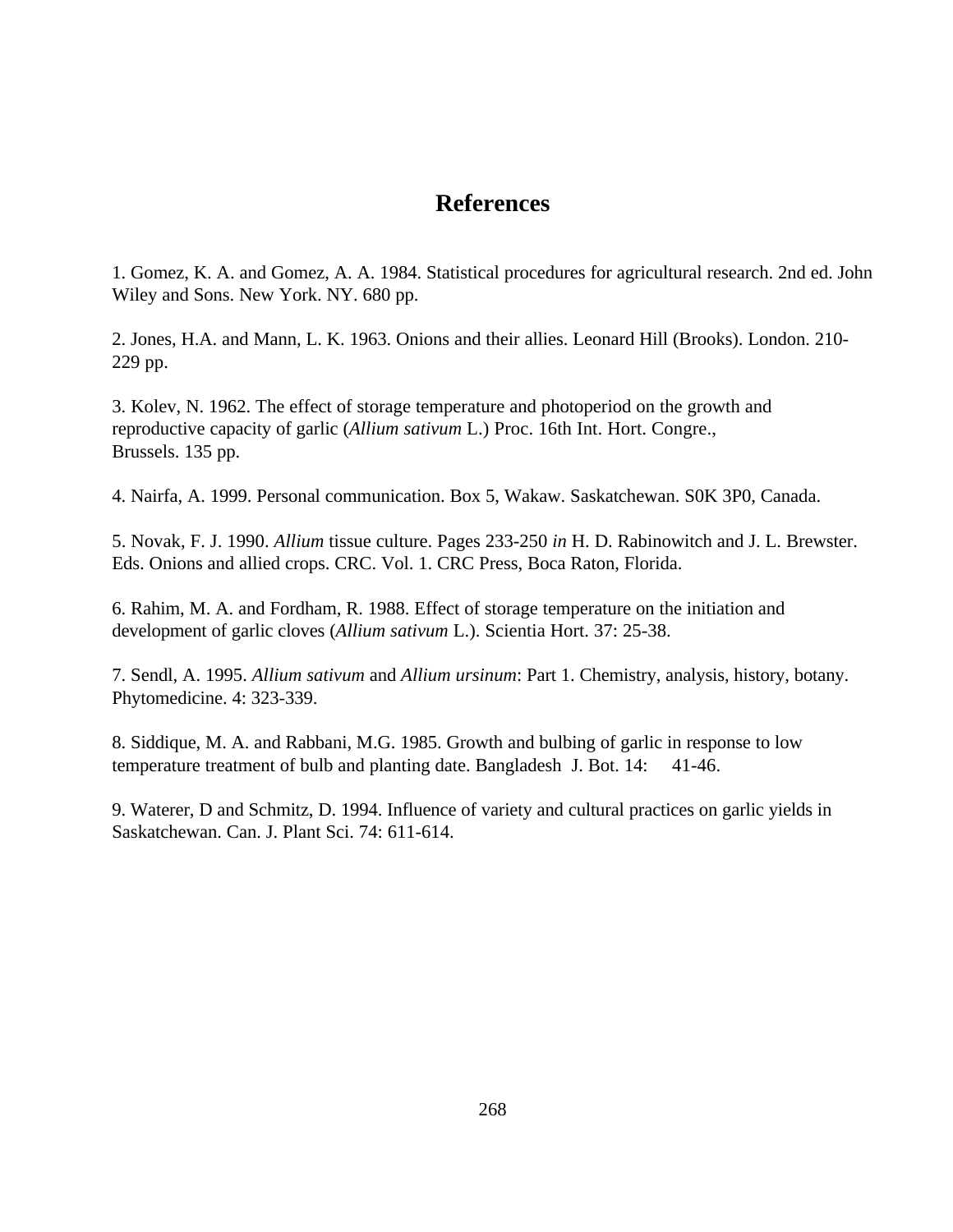| Treatment                  |                                                                                                                                         | Number of                       |     | Mean clove                      | Mean bulb                       | Bulb weight (g)<br>/Plant          |
|----------------------------|-----------------------------------------------------------------------------------------------------------------------------------------|---------------------------------|-----|---------------------------------|---------------------------------|------------------------------------|
| Cultivar                   | Chilling period<br>(days)                                                                                                               | cloves/bulb                     |     | weight $(g)$                    | diameter<br>(cm)                |                                    |
| California<br>Early $(C1)$ | $\mathbf{0}$<br>30<br>45<br>60                                                                                                          | 1.1<br>1.1<br>3.7<br>4.5        |     | 2.7<br>3.8<br>2.6<br>2.4        | 2.3<br>2.4<br>3.5<br>3.7        | 3.4<br>4.7<br>11.4<br>12.2         |
|                            | 75                                                                                                                                      | 4.3                             |     | 2.7                             | 3.6                             | 13.0                               |
|                            | Mean                                                                                                                                    | 2.9                             | 2.8 | 3.1                             | 9.0                             |                                    |
| California<br>Late $(C2)$  | $\Omega$<br>30<br>45<br>60<br>75                                                                                                        | 1.1<br>1.2<br>3.5<br>4.1<br>3.9 |     | 2.6<br>3.5<br>2.9<br>3.0<br>2.6 | 2.6<br>2.8<br>3.7<br>4.4<br>3.9 | 3.3<br>5.1<br>12.3<br>14.6<br>13.0 |
|                            | Mean                                                                                                                                    | 2.8                             | 2.9 |                                 | 3.5<br>9.7                      |                                    |
|                            | <b>Statistical Significance</b><br>Cultivar $(C1)$ vs. $(C2)$<br>Chilling period<br>Cultivar x Chilling period<br>Interaction<br>$CV\%$ | ns<br>L, C<br>ns<br>11.7        |     | ns<br>Q, C<br>ns<br>19.0        | $***$<br>L, C<br>ns<br>11.6     | ns<br>L, C<br>ns<br>21.1           |

**Table 1. Effect of duration of chilling treatment (4**°**C) on cloving and mean bulb weight of garlic cultivars, California Early and California Late under greenhouse conditions.**

ns, and \*\* are non-significant at p=0.05 and significant at p=0.05, respectively.

L, Q and C are linear, quadratic and cubic effects, respectively.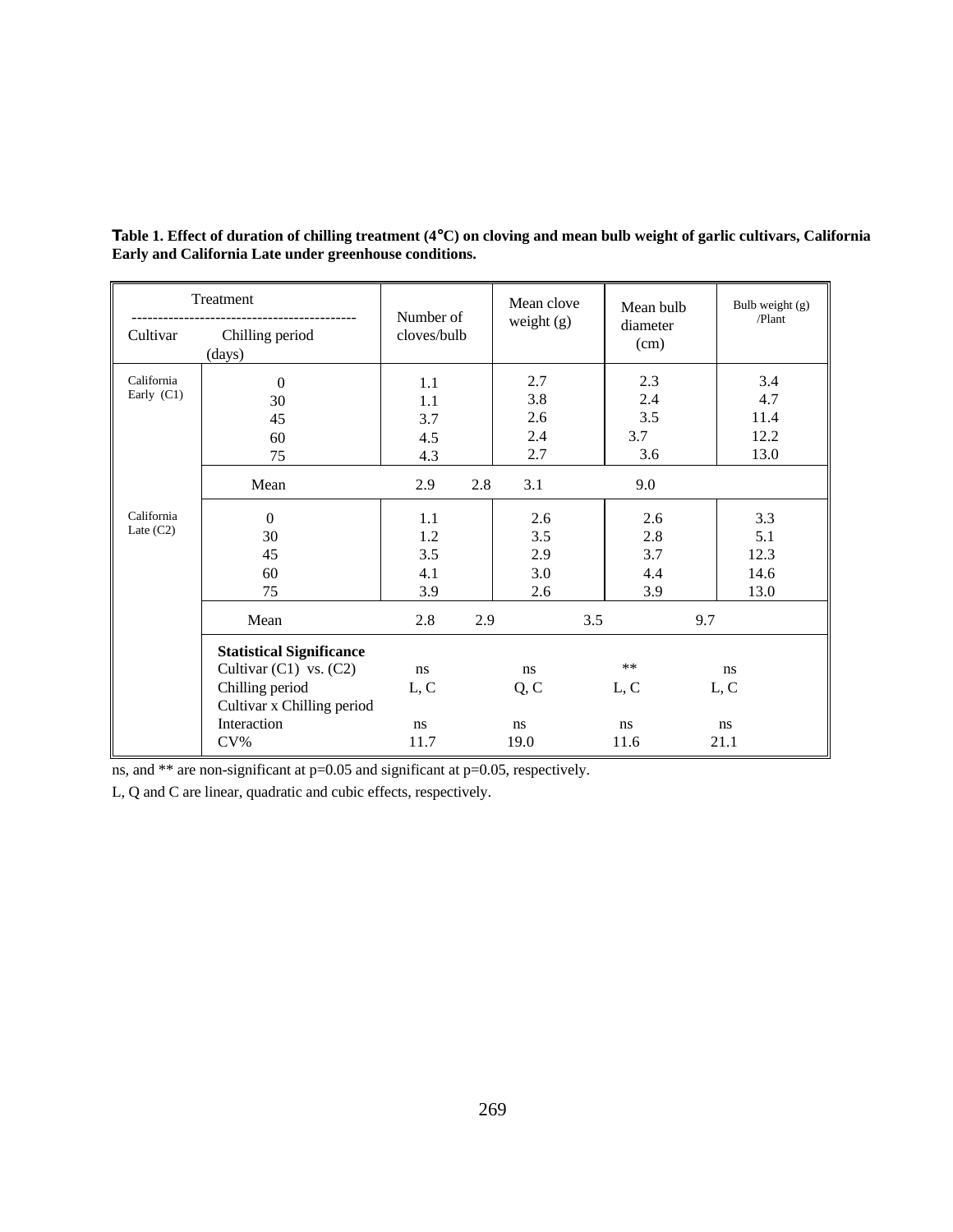**Table 2. Effect of duration of chilling treatment (+4**°**C) on cloving and bulb yield of garlic cultivars, California Early and California Late and a local selection under field conditions in Saskatoon in 1996.** 

| Treatment           |                                             | Number of<br>cloves/Bulb | Mean clove<br>weight | Mean<br>bulb     | Bulb yield<br>(kg/m <sup>2</sup> ) |
|---------------------|---------------------------------------------|--------------------------|----------------------|------------------|------------------------------------|
| Cultivar            | Chilling period (Days)                      |                          | (g)                  | diameter<br>(cm) |                                    |
| California<br>Early | $\boldsymbol{0}$<br>30                      | 2.5<br>3.7               | 4.1<br>2.7           | 4.7<br>4.5       | 2.3<br>3.3                         |
| (C1)                | 45                                          | 16.4                     | 2.7                  | 4.4              | 4.3                                |
|                     | 60                                          | 16.8                     | 2.6                  | 4.2              | 3.7                                |
|                     | 75                                          | 16.6                     | 2.5                  | 4.3              | 3.8                                |
|                     | Mean                                        | 10.4                     | 2.9<br>4.4           | 3.5              |                                    |
| California          | $\boldsymbol{0}$                            | 3.6                      | 5.7                  | 5.1              | 3.5                                |
| Late $(C2)$         | 30                                          | 7.5                      | 3.1                  | 4.5              | 3.3                                |
|                     | 45                                          | 13.9                     | 2.4                  | 4.6              | 4.0                                |
|                     | 60                                          | 14.0                     | 2.4                  | 4.6              | 4.0                                |
|                     | 75                                          | 14.7                     | 2.4                  | 4.6              | 3.8                                |
|                     | Mean                                        | 10.7                     | 2.4                  | 4.7              | 3.5                                |
| Local               | $\boldsymbol{0}$                            | 2.0                      | 3.8                  | 4.4              | 3.0                                |
| Selection           | 30                                          | 7.7                      | 2.5                  | 4.7              | 4.5                                |
| (C3)                | 45                                          | 12.1                     | 2.5                  | 4.2              | 4.2                                |
|                     | 60                                          | 13.5                     | 3.2                  | 4.4              | 4.0                                |
|                     | 75                                          | 13.9                     | 2.6                  | 4.4              | 4.2                                |
|                     | Mean                                        | 9.9                      | 2.9                  | 4.4              | 4.0                                |
|                     | <b>Statistical Significance</b><br>Cultivar |                          |                      |                  |                                    |
|                     | $C1+C2$ vs. $C3$                            | ns                       | ns                   | ns               | ns                                 |
|                     | C1 vs. C2                                   | ns                       | ns                   | $**$             | ns                                 |
|                     | Chilling period                             | L, C                     | L, Q                 | L                | L, Q                               |
|                     | C1+C2 vs. C3 x Chilling<br>period           | Q, C                     | L, Q                 | ns               | L,Q, C                             |
|                     | C1 vs. C2 x<br>Chilling period              | L, Q, C                  | L                    | ns               | ns                                 |
|                     | $\rm{CV}$ %                                 | 16.7                     | 30.7                 | 8.2              | 11.6                               |

ns, and \*\* are non-significant at p=0.05 and significant at p=0.01, respectively.

L, Q and C are linear, quadratic and cubic effects, respectively.